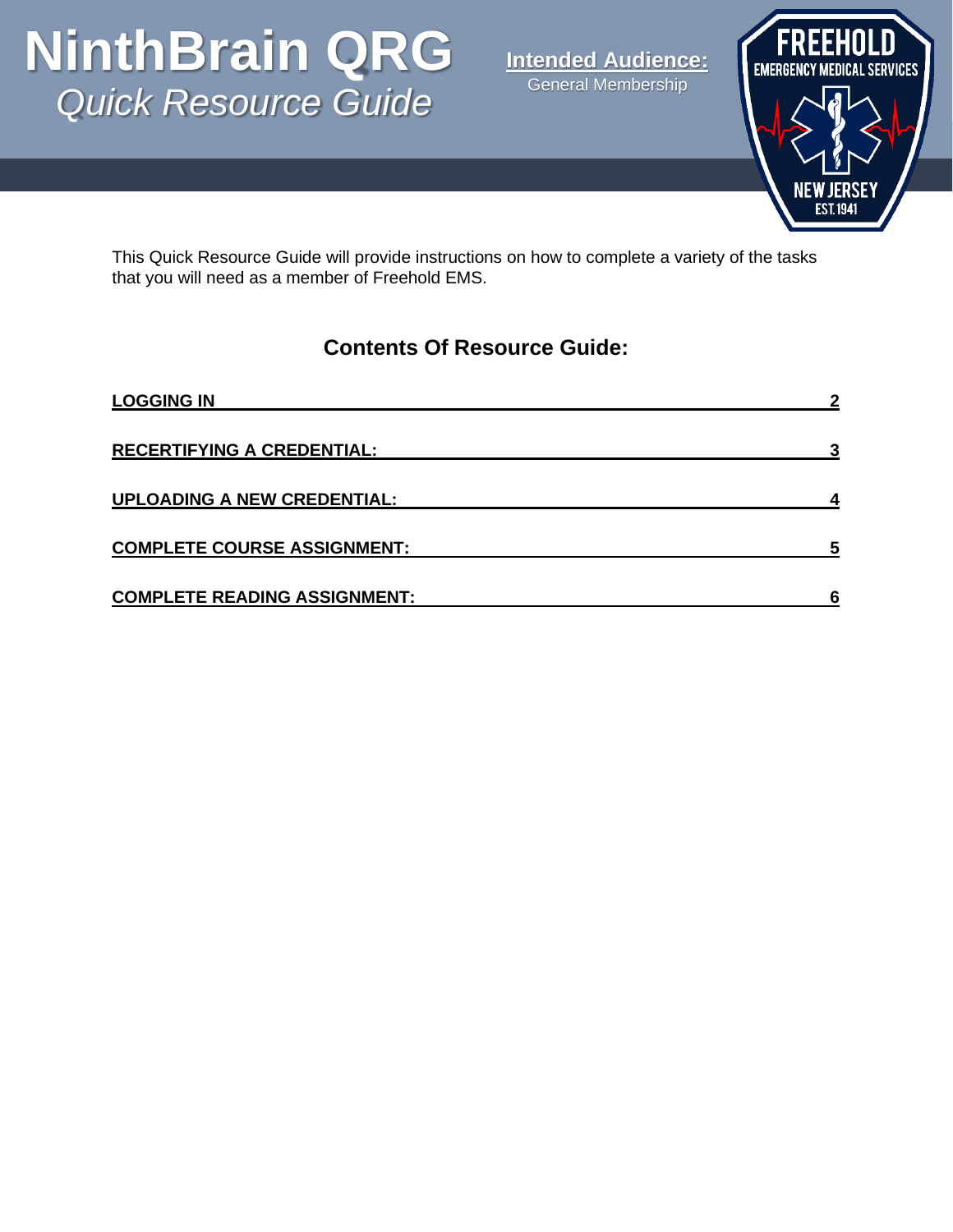

## <span id="page-1-0"></span>**Logging In**

All members will be issued a log-in for NinthBrain. You will automatically receive an email from "NBS@NinthBrain.com" with the subject "Your Ninth Brain Suite Account" - see below.

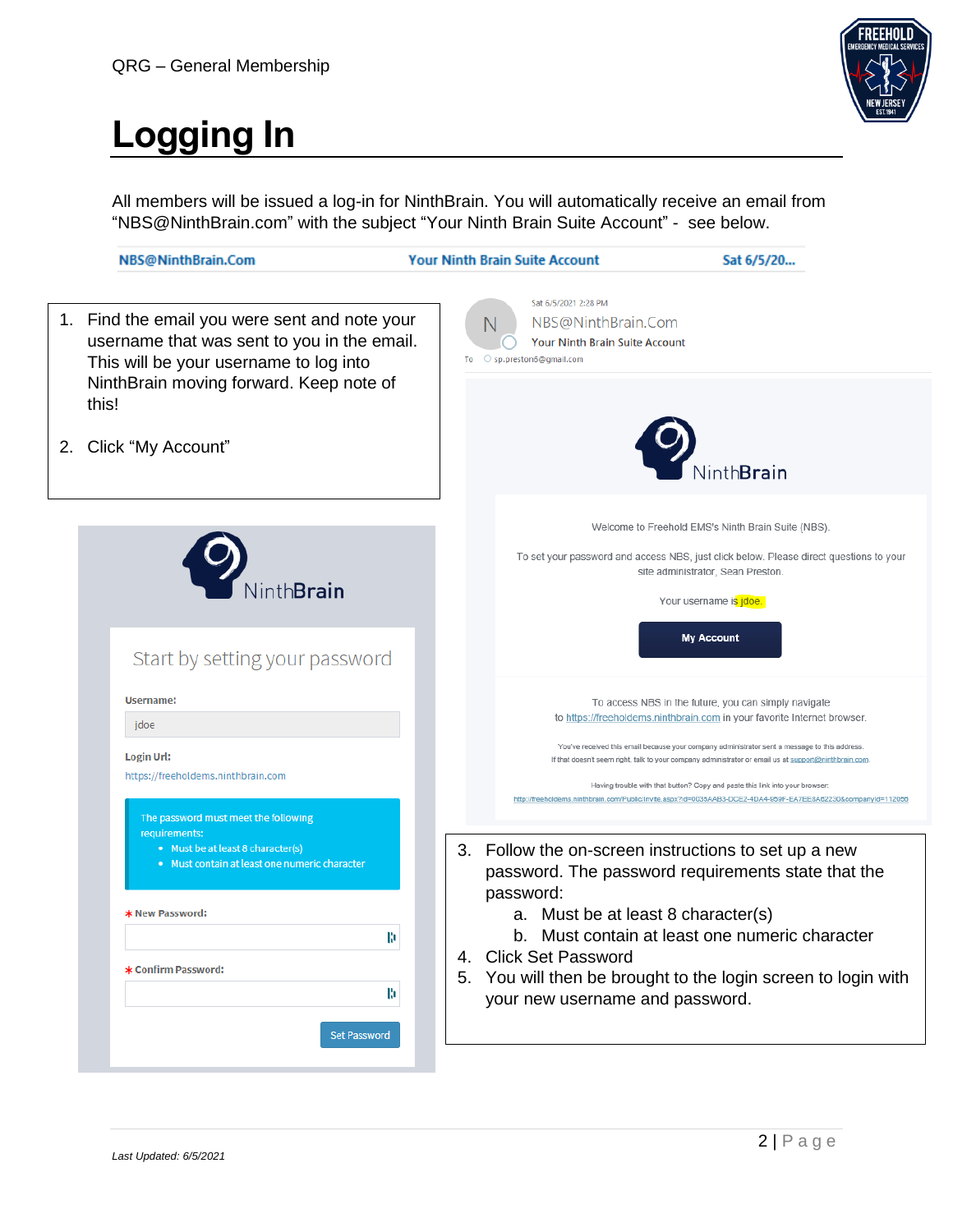

### <span id="page-2-0"></span>**Recertifying a Credential:**

In NinthBrain, members will be required to upload their own certifications as they obtain them initially or recertify them. Follow these steps to upload the certification.

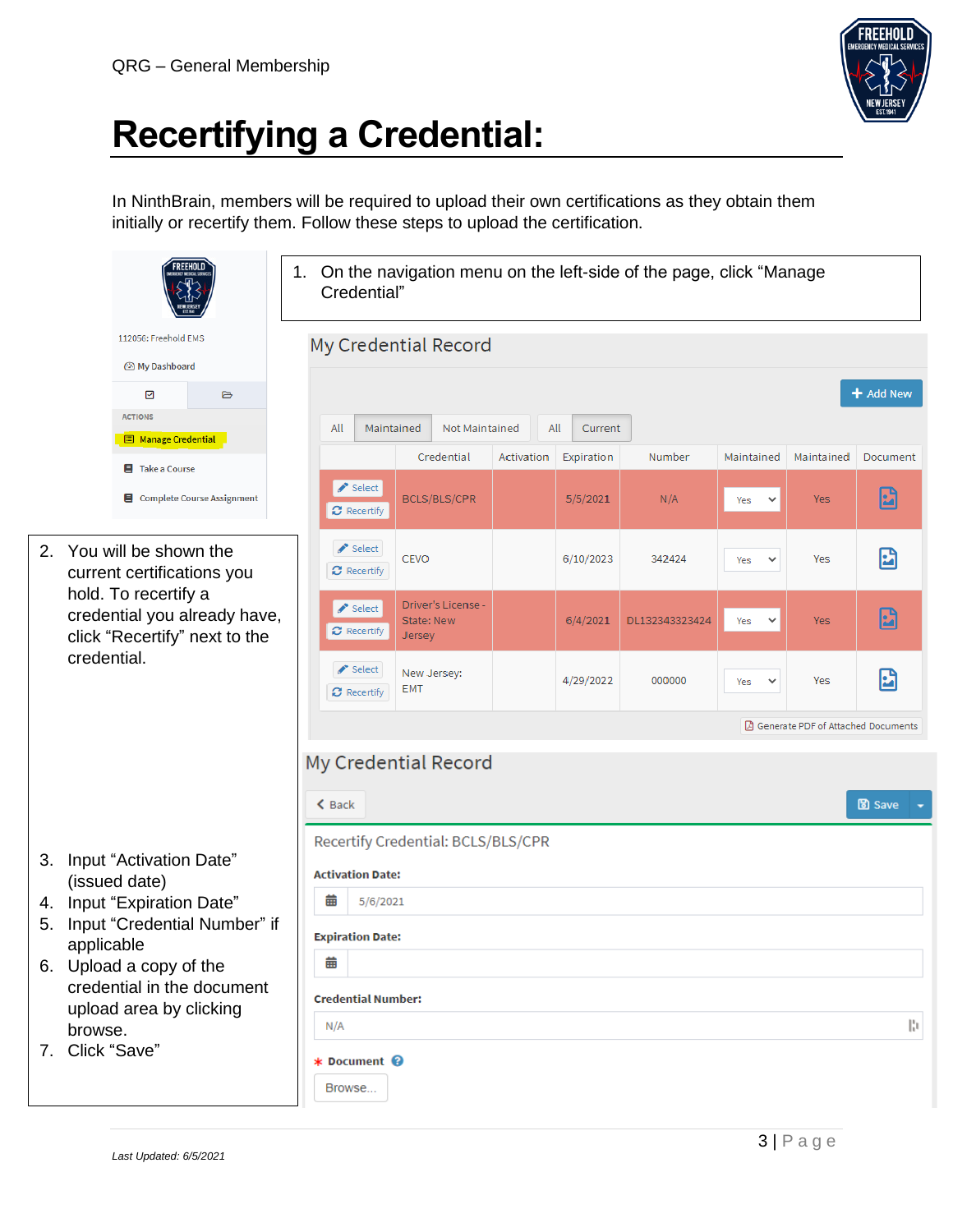

#### <span id="page-3-0"></span>**Uploading a New Credential:**

In NinthBrain, members will be required to upload their own certifications as they obtain them initially or recertify them. Follow these steps to upload the certification.

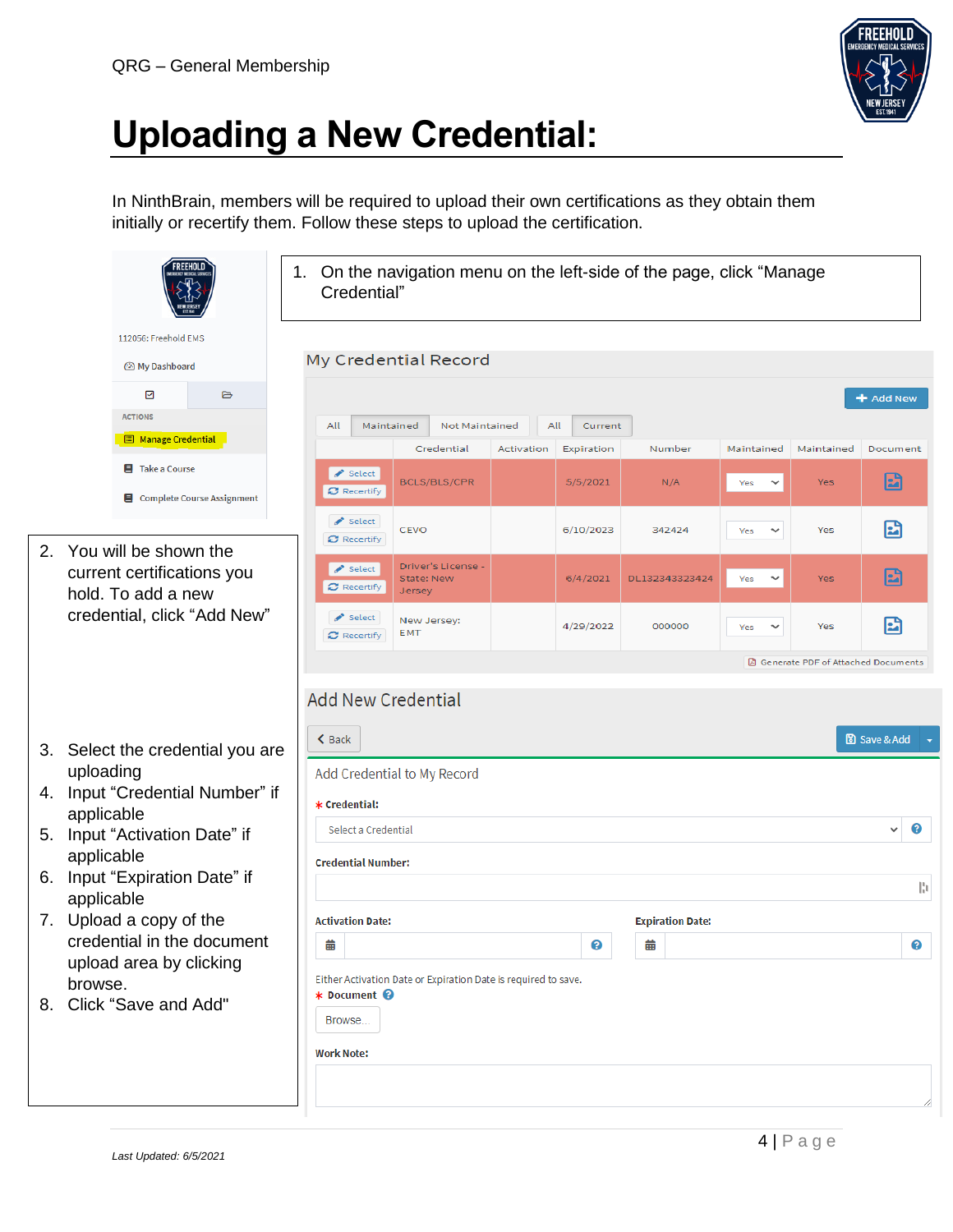

#### <span id="page-4-0"></span>**Complete Course Assignment:**

You will occasionally be issued courses that you are required to complete as a member.